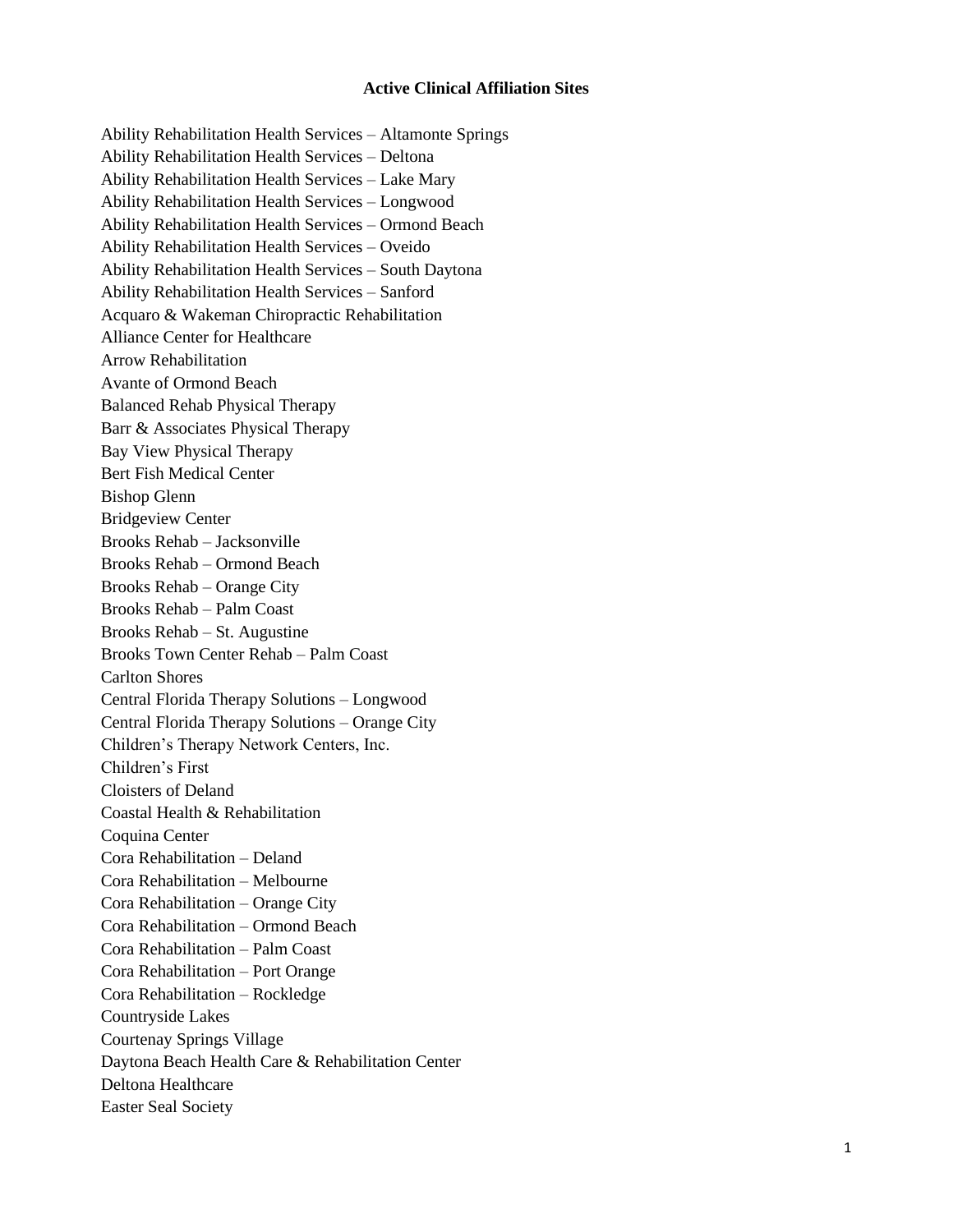Emery Bennett VA Rehab Care – Daytona Beach First Step Therapeutics Flagler Hospital – St. Augustine Flagler Pines Florida Hospital Rehab Center – Daytona Beach Florida Hospital – Deland Florida Hospital – Oceanside Florida Hospital – Palm Coast Florida Hospital – Port Orange Florida Hospital Fish Memorial Florida Lutheran Florida Sports and Spinal Rehab – Melbourne Florida Sports and Spinal Rehab – Titusville Good Samaritan Grand Oakes Nursing & Rehab Center Grand Villa Halifax Health Center – In -Patient Halifax Health Center – Out Patient Health Center of Daytona Beach Healthcare and Rehab of Sanford Heartland Rehab Center Heritage at Lake Forrest Horizon Bay Indian River Center Indigo Manor Innovative Senior Care Kindred Hospital – Melbourne Kindred Hospital – North Florida – Green Cove Springs Lake Mary Health & Rehabilitation Lakewood Nursing Home Las Palmas Life Care Center of Melbourne Life Care Center of Ocala Majestic Oaks at John Knox Village Manor on the Green Munroe Regional Medical Center Neurology Associates of Ormond Beach Oakwood Gardens Ocean View Rehabilitation Orange City Nursing and Rehabilitation Orlando Regional Medical Center Ormond in the Pines Orthopedics Associates – Daytona Beach Orthopedics Associates – Ormond Beach Orthopedics Associates – Palm Coast Orthopedics Associates – Port Orange